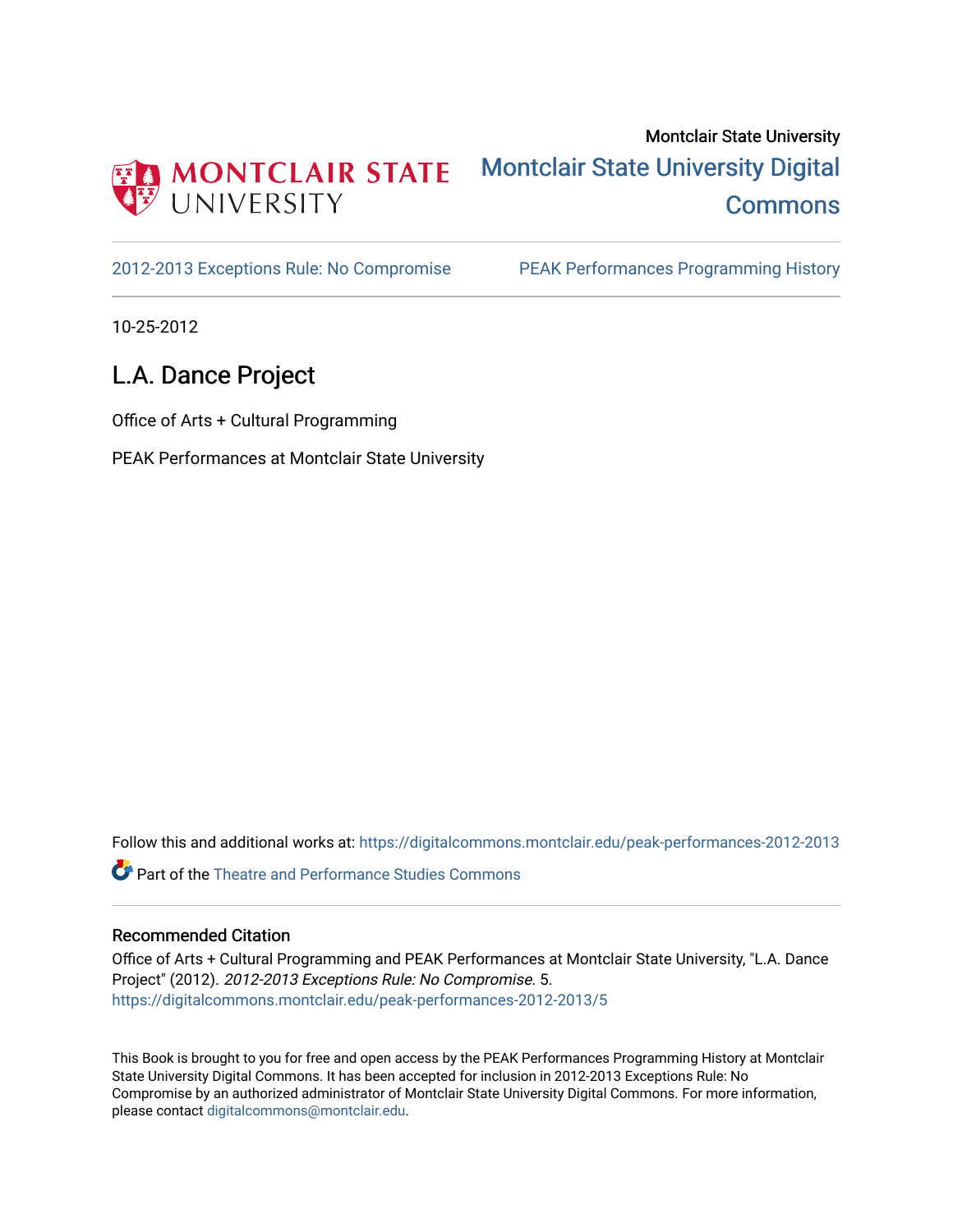regularly invited to lecture and give workshops at universities and cultural institutions. Forsythe is an honorary fellow at the Laban Centre for Movement and Dance in London, holds an honorary doctorate fromThe Juilliard School in New York, and is a current A. D. White Professorat-Large at Cornell University (2009–2015).

**Nico Muhly** (Curatorial Collective/Composer, *Moving Parts*) has composed a wide scope of work for ensembles, soloists, and organizations, including the American Symphony Orchestra, Boston Pops, Carnegie Hall, Chicago Symphony, countertenor Iestyn Davies, violinist Hilary Hahn, New York City Ballet, New York Philharmonic, Paris Opera Ballet, soprano Jessica Rivera, and designer/illustrator Maira Kalman. Born in Vermont in 1981 and raised in Providence,RI, Muhly graduated from Columbia University with a degree in English Literature. In 2004, he received a master's in music fromThe Juilliard School, where he studied under Christopher Rouse and John Corigliano. www.nicomuhly.com.

**Christopher Wool** (Visual Installation, *Moving Parts*) was born in Chicago in 1955 and moved to NewYork in the 1970s. Since the mid-1980s, Wool's work has been the subject of numerous international gallery and museum exhibitions, including a survey of his work at the Museum of ContemporaryArt in LosAngeles in 1998. In 2013, the Guggenheim Museum in New York will present a major retrospective of his work.

**Dance Dance Consultant and choreographer for the Rolling Dance Stephen Galloway** (Ballet Master,*Quintett*) was a principal dancer withWilliam Forsythe's Ballett Frankfurt from 1986 to 2004 and in 1990 was appointed head costume designer/style coordinator. He has been the art director for fashion houses and has staged fashion shows for Yves Saint Laurent, Costume National, Versace, and Issey Miyake. He has been a creative

**Rodarte** (Costume Design, *Moving Parts*) was founded in LosAngeles by Kate and Laura Mulleavy.The Mulleavys have won numerous awards and accolades and were nominated for best costume design at the 16th Annual Critics' Choice MovieAwards for their work in *Black Swan*. In March 2011, *Rodarte: States of Matter* was on view at the Museum of Contemporary Art, followed by the *Rodarte: Fra Angelico* **Collection** exhibition at the Los Angeles County Museum of Art. In May 2012, the Mulleavys designed costumes for the LA Philharmonic's *Don Giovanni* production, with set design by Frank Gehry.

**Roderick Murray** (Lighting, *Moving Parts*) has been designing lighting and installations for performance nationally and internationally since 1989. His lighting designs for Benjamin Millepied, with whom he has collaborated since 2006, include four world premieres at venues in Europe and the US, including NewYork City Ballet, Lyon Opera Ballet,American Ballet Theatre, Ballet du GrandThéâtre de Genève, and the Lyon Festival de la Danse. Murray has also designed the lighting and environments for many important innovators in dance and choreography including Ralph Lemon, Kimberly Bartosik, Wally Cardona, andYanira Castro as well as many other artists, including Paul Simon, Sekou Sundiata, and Susan Marshall.

Stones' world tours and music videos since 1997. His costume work has been seen internationally in productions by American Ballet Theatre, the Paris Opera, La Scala Opera, and many film opera and television projects. He has received Bessie, Laurence Olivier, and Nijinsky Awards for his work as a dancer and costume designer with the Ballett Frankfurt.

#### **Jennifer Goggans** (Ballet Master,

*Winterbranch*) began dancing in her hometown of Owensboro,KY, continued her studies at the Nutmeg Ballet, and received her BFA in Dance from SUNY Purchase. She has performed with the Louisville Ballet, MOMIX, Chantal Yzermans, and Christopher Williams and was a member of the Merce Cunningham Dance Company from 2000 until its closure in 2011.Goggans became a faculty member of the Merce Cunningham Studio in 2005 and was named assistant to the director of choreography in 2011. She has staged Cunningham works for theAugusta Ballet,Verb Ballet, Yale Dance Theater, Los Angeles Dance Project, and the Paris Opera Ballet.Goggans has also studied fashion design at the Fashion Institute ofTechnology and has created costumes for various NewYork choreographers.

A renowned choreographer, Millepied has created works for some of the world's bestknown dance companies and artists, including the NewYork City Ballet, Paris Opera Ballet, American Ballet Theatre, Mikhail Baryshnikov, Mariinsky Ballet,Geneva Opera Ballet, Lyon Opera Ballet, and Pennsylvania Ballet. In 2010, Millepied became a Chevalier in France's prestigious Ordre desArts et des Lettres (Order ofArts and Letters).That year, he choreographed and starred in Darren Aronofsky's award-winning feature film *Black Swan* and directed his first short film. In 2011, Millepied directed five short films for a multimedia performance entitled *Portals*. In 2012, he directed the musical staging for the La Jolla Playhouse's production of *Hands on a Hardbody,* which is scheduled to premiere on

Broadway in spring 2013. Also in 2012, Millepied announced the creation of his new company, L.A. Dance Project, now touring the United States and internationally into 2013.

> **Thomas McManus** (Ballet Master,*Quintett*) is a graduate of the North Carolina School of the Arts. His early work and experience in New York included improvisational performances at Westbeth Studios, dancing with a chamber ballet repertory company, a season with American BalletTheater II, and the Broadway musical *Cats*. Moving to Germany, he danced from 1986 to 1999 with William Forsythe and the Ballett Frankfurt. Since 1999, he has been a member of the performance group "commerce," which he founded with Nik Haffner. He currently choreographs for many different venues, teaches Forsythe repertory to major ballet companies, and teaches improvisation workshops throughout Europe andAmerica.

(Choreographer) was a leader of the American avant-garde throughout his 70-year career and is considered one of the most important choreographers of our time. Constantly experimenting and collaborating with groundbreaking artists from every discipline, Cunningham expanded the frontiers of dance and contemporary visual and performing arts.

> **Jone San Martin** (Ballet Master,*Quintett*) is a dancer/choreographer, born in Donostia, San Sebastián, Spain. She studied with Mentxu Medel in San Sebastián, then at the Institut del Teatre in Barcelona and at Mudra International in Brussels. After working at several companies, including the Compañía Nacional de Danza in Madrid, Ulmer Theater in Germany, and with Jacopo Godani in Brussels, she joined the Ballett Frankfurt in 1992 under the direction ofWilliam Forsythe. She has been a member ofThe Forsythe Company since 2004.

**William Forsythe** (Choreographer) was raised in NewYork and initially trained in Florida with Nolan Dingman and Christa Long. He danced with the Joffrey Ballet and later the Stuttgart Ballet, where he was appointed resident choreographer in 1976. Over the next seven years, he created new works for Stuttgart and ballet companies in Munich,The Hague, London, Basel, Berlin, Frankfurt am Main, Paris, New York, and San Francisco. In 1984, he began a 20-year tenure as director of Ballett Frankfurt, where he created many works, including *Artifact*, *Impressing the Czar*, and *Limb's Theorem*.After the closure of Ballett Frankfurt in 2004, he establishedThe Forsythe Company, a new, more independent ensemble. Forsythe's most recent works are developed and performed exclusively by the Company, while his earlier pieces are featured in the repertoire of virtually every major ballet company.Awards received by Forsythe and his ensembles include four NewYork Dance and Performance "Bessie"Awards and three Laurence OlivierAwards. His honors include the title of Commandeur desArts et Lettres (1999) from the government of France, the German Distinguished Service Cross (1997), the Wexner Prize (2002), and the Golden Lion (2010).

**Frances Chiaverini** (Dancer), born in Pittsburgh, received a BFA from Juilliard in 2003. She then joined the Netherlands Dance Theater, where she performed works by Kylián, Van Manen, Naharin,Tekeuchi, Foofwa d'Imobilité, and Lightfoot/Leon. Since her return to the US, she has collaborated with various artists such as Millepied,Aronofsky, Ratmansky, Adam Barruch, Pontus Lidberg, and Shannon Gillen. She has choreographed works for the Netherlands Chamber of Commerce, Children's Museum of Amman, and Reverb Festival and was granted a prize by the National Society of Arts and Letters.

Forsythe's performance, installation, and film works have been presented in numerous museums and exhibitions. He has collaborated on the development of new approaches to dance documentation, research, and education and is

## **PROGRAM NOTES**

#### *Winterbranch* (1964)

The concept for *Winterbranch* came from what Merce Cunningham referred to as "facts in dancing."Two such facts are the act of falling and, unless one stays on the ground, the subsequent act of rising.The dance began with Cunningham crawling slowly across the stage carrying a flashlight, followed by the dancers engaging in a series of falls, in both slow and fast motion, eventually clustering together to fall and rise as a cohesive group. Cunningham asked Robert Rauschenberg to think of the lighting as if it were nighttime, with automobile lights flashing in faces, reminiscent of walking along a dark highway. Rauschenberg dressed the dancers in sweat suits and sneakers, with black paint under their eyes. La Monte Young's music for the piece, 2 Sounds, consisted of "the sound of ashtrays scraped against a mirror, and the other, that of pieces of wood rubbed against a Chinese gong."

#### *Quintett* (1993)

**Amanda Wells** (Dancer) began her formal dance training at the San Francisco Ballet School. She continued to train and perform with Boston Ballet and Richmond Ballet Company.Wells then relocated to attend NYU's Tisch School of the Arts and, upon graduation, joined the Stephen Petronio Company, where she created new works, toured, and taught master classes across the US, Europe, Asia, and Australia.

Lyrical, committed, and moving,*Quintett* is a quiet masterpiece set to Gavin Bryars's *Jesus' Blood Never Failed MeYet*. On a stage filled with bright, white light,*Quintett* brilliantly evokes and develops Bryars's themes of loss, hope, fear, and joy. In *Quintett* the dancers set into motion a seamless flow of duets, solos, and trios in counterpoint to the heartbeat of Bryars's music. Weaving and tumbling, the dancers create an eddying force that grows in fluid, joyous complexity—a torrent containing, in its bright, vital vision, an awareness of its own eventual end.

## **ABOUT THE ARTISTS**

**Benjamin Millepied** (Founding Director/ Choreographer), born in Bordeaux, France, began his dance training at age eight with his mother, a former modern dancer.After studying ballet at the Conservatoire National de Lyon, Millepied came to NewYork in 1992 to study at the School of American Ballet, where he received numerous prestigious awards. In 1995, he joined the New York City Ballet, rising to the rank of principal dancer by 2001.There he danced lead roles in ballets by notable choreographers, including George Balanchine, Jerome Robbins, and Peter Martins and originated roles in new works by Robbins, Martins, Angelin Preljocaj, Mauro Bigonzetti,Alexei Ratmansky, and ChristopherWheeldon.Millepied retired from NewYork City Ballet in 2011.

#### **Merce Cunningham** (1919–2009)

Born in Centralia,WA, Cunningham began his professional dance career at 20 with a six-year tenure as a soloist in the Martha Graham Dance Company. In 1944, he presented his first solo show and in 1953 formed the Merce Cunningham Dance Company as a forum to explore his groundbreaking ideas.Together with John Cage, his partner in life and work, he proposed a number of radical innovations, chief among them that dance and music may occur in the same time and space but should be created independently of one another.They also made extensive use of chance procedures, abandoning musical forms, narrative, and other conventional elements of dance composition. Cunningham earned some of the highest honors bestowed in the arts, including the National Medal ofArts (1990), the MacArthur Fellowship (1985), Japan's Praemium Imperiale (2005), and the British Laurence Olivier Award (1985). Cunningham established the Merce CunninghamTrust in 2000 and developed the precedent-setting Legacy Plan prior to his death, to ensure the preservation of his artistic legacy.

**Julia Eichten** (Dancer) grew up in Minnesota and received her BFA fromThe Juilliard School. Upon graduation she received the Hector ZaraspeAward for choreography.While at Juilliard she performed works by Stijn Celis, Benjamin Millepied, Ohad Naharin, Alexander Ekman, and Mark Morris. She has worked professionally with CamilleA. Brown & Dancers andAszure Barton &Artists.

**Charlie Hodges** (Rehearsal Director/Dancer), a former member of Phi Beta Kappa and a Mary Gates Research Scholar, graduated summa cum laude from the University ofWashington, earning High Honors degrees in dance and architecture. He has performed extensively with the Sacramento Ballet, Im'ij-re, andTwylaTharp. He was voted the Best Male Dancer of 2003 by the European Critics' Choice Awards, made his Broadway debut in 2006 in theTharp musical *Movin'Out,* and won the 2010 FredAstaire Award for Best Male Dancer on Broadway for the creation of his role, Marty, in the Tharp/ Sinatra musical *Come Fly Away.*

**Morgan Lugo** (Dancer), a native of Wilmington, NC, trained at North Carolina School of the Arts and recently graduated from SUNY Purchase.At Purchase, he worked with such choreographers as Lar Lubovitch, Doug Varone, Stephen Petronio, and PaulTaylor. In 2011, during his final year at Purchase, Lugo made his professional debut with Morphoses under the direction of Lourdes Lopez and artistic director LucaVeggetti.

**Nathan Makolandra** (Dancer) began dancing and choreographing in South Carolina. He is a recent graduate of The Juilliard School, under the direction of Lawrence Rhodes, where he performed works by Alexander Ekman, Nacho Duato, Jerome Robbins, Bronsilava Nijinska, and José Limón.Makolandra enjoys teaching and choreographing across the US, Canada, and beyond. In addition, he choreographed a dance/music video for UK artist RichardWalters. Upon graduation, Makolandra received the Hector Zaraspe Prize for Choreography.

**Dimitri Chamblas** (Curatorial Collective) joined the Paris Opera's dance school at age 10 and later studied contemporary dance at the Conservatoire National de Lyon. In 1994, he choreographed *Soli-Bach*, working with Jean-Paul Gaultier,Andy Goldsworthy, Jean le Gac, and composer Heiner Goebbels. In 1996, Chamblas collaborated with Mathilde Monnier to create the "research and writing residence" for artists to create personal creative space outside the traditional production process. Chamblas is the co-founder ofAssociation Edna with choreographer Boris Charmatz.Together they have organized events, performances, and

exhibitions worldwide. In 2002, Chamblas partnered with producer Jean-Jacques Cabuy and Karen Barel to found SAME, a company that produces video music, commercials,Web content, and other audiovisual works. In 2011, Chamblas and Millepied began a film-producing partnership, which remains active and ongoing.

**Charles Fabius** (Curatorial Collective), a graduate of the RoyalAcademy Utrecht (The Netherlands) in musicology and theater history, started his career as music editor in his native country. He moved to Paris, where he cofounded the Paris Opera school for young singers, Ecole d'Art Lyrique, in 1979. He became artistic program director at the Paris Grand Opera in 1983.Through the nineties, he ran a prominent artist management agency from Paris, managing the worldwide career of Robert Wilson. He has been decorated by the French government with the Chevalier desArts et des Lettres. In 2001, he moved to New York as artistic and executive director of the Byrd Hoffman Watermill Foundation. Since 2007, Fabius is consulting producer for performing arts projects at the Guggenheim Museum,NY.

**Matthieu Humery** (Curatorial Collective) was appointed vice president and specialist head of sales of the photographs department for Christie's NewYork in 2007.During his tenure at Christie's, Humery has overseen the sale of numerous prestigious collections. Prior to Christie's, Humery worked from 2001 until 2005 in Paris and New York as a specialist in photographs, contemporary art, and 20th century design and has since been consultant to numerous organizations, notably the Magnum Agency, the Luma Foundation, and the Watermill Foundation/Robert Wilson Art Collection. He holds master's degrees inArt History from both the Free University in Berlin and the Sorbonne, where he is currently working toward his PhD.

## **L.A. DANCE PROJECT**

Production Manager **Will Knapp** Lighting Director **Roderick Murray** Company Manager **Kathryn Luckstone** Rehearsal Director **Charlie Hodges** Stage Manager **Jenna Woods** Legal Counsel **Christopher D. Macdougall** Costume Preparation **Lydia Harmon** Fiscal Sponsor **Pentacle (DanceWorks, Inc.)**

L.A.Dance Project presenting partners: Chatelet (Paris), Sadler's Wells (London), and Maison de la Danse (Lyon).

Tour management: IMGArtists, Julia Glawe, Johanna Rajamäki; DLB Performing Arts, Didier Le Besque.

L.A.Dance Project thanks the Jerome Robbins Foundation, Anne Bass, and Denise and Andrew Saul for their generous support.

Special thanks to Van Cleef & Arpels.